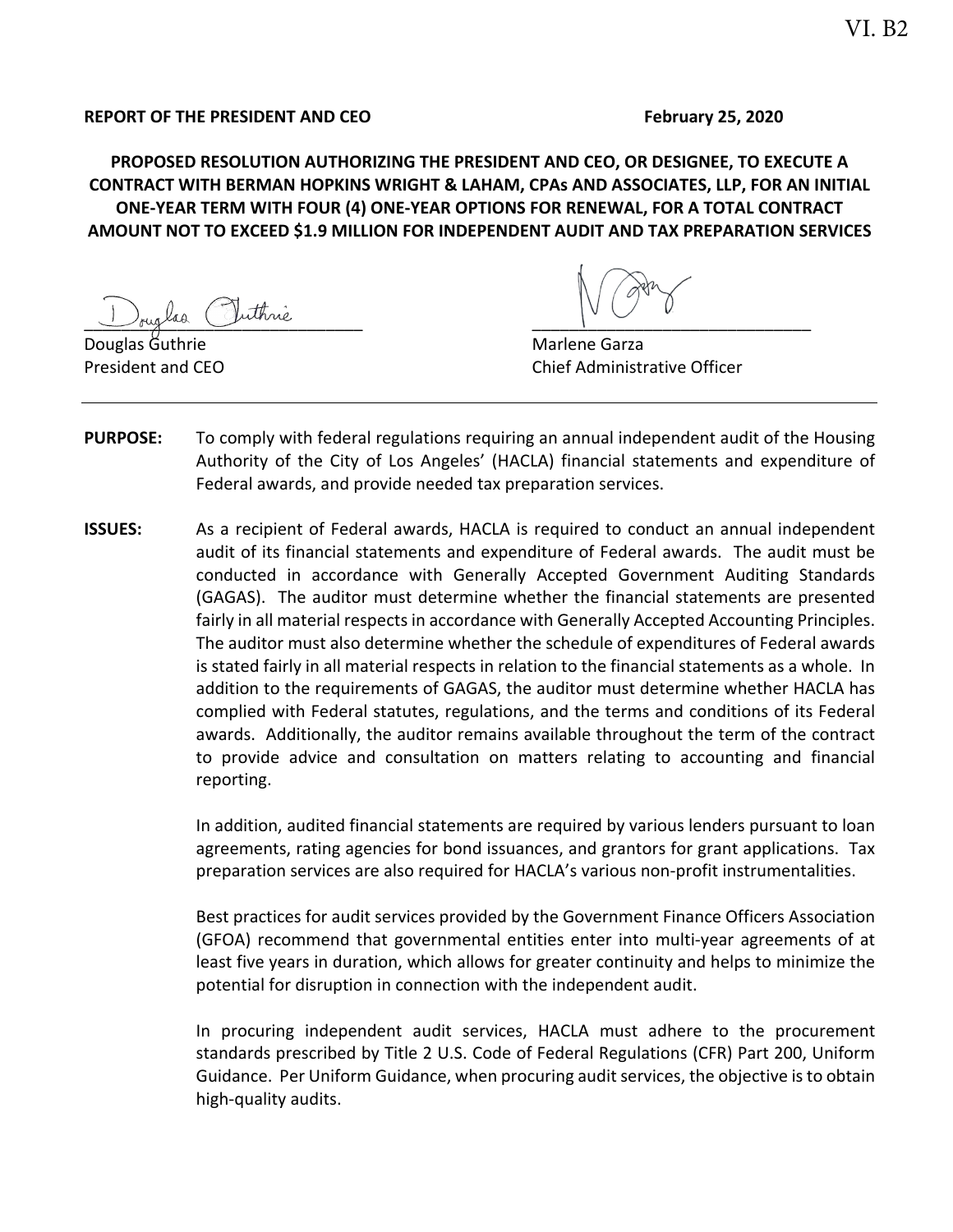#### *Selection Process*

On November 9, 2018, HACLA issued Request for Proposals (RFP) No. HA‐2018‐112 seeking a qualified Certified Public Accountant (CPA) to provide independent audit and tax preparation services. The RFP was advertised on the City of Los Angeles' Business Assistance Virtual Network (BAVN) website and was reviewed by 49 BAVN users. Additionally, the RFP solicitation was sent to 24 MBE/WBE organizations and other CPA firms from HACLA's vendor list.

The evaluation panel ranked Berman Hopkins Wright & LaHam, LLP ("Berman") as one of the top two responders. At that time, another firm was awarded the contract. However, since then, the key personnel assigned to the contract have left the firm, and HACLA believes greater expertise with public housing agency financials and auditing is needed. As a national leader in public housing accounting, Berman meets this requirement, and continues to be cost competitive.

Auditor rotation has also been a consideration since there has been much discussion over the past several years among accounting and investment professionals on the value of auditor rotation.

## *Cooperative Purchasing*

The U.S. Department of Housing and Urban Development (HUD) permits and encourages housing authorities to purchase common goods and services that are routine in nature under competitively awarded contracts entered into by other public agencies through a procedure called "cooperative purchasing" (aka "piggybacking") to realize greater economy, efficiencies and reduce costs.

On October 28, 2020, the Housing Authority of the City of Tampa ("HACT") issued a Request for Proposals ("RFP") FY20 RFP‐09 seeking an Independent Audit CPA Firm for an initial two-year contract term with three (3) one-year options for renewal. The RFP required that the CPA Firm have PHA auditing experience and be familiar with Government Auditing Standards and in accordance with HUD requirements. The solicitation was advertised on HACT's website. Three (3) CPA firms responded to the RFP. Berman Hopkins Wright & LaHam, CPAs and Associates, LLP ("Berman Hopkins") received the highest overall evaluation score with the best price proposal, thereafter having been determined the best value to HACT. HACT intends to secure its Board's approval of the contract award to Berman Hopkins at its March 2021 Board Meeting. HACLA desires to piggyback off the award once approved.

**VISION PLAN:** This action is administrative in nature; nevertheless, accurate financial reporting and federal program compliance underpin all aspects of the agency's operations and support all of the agency's goals.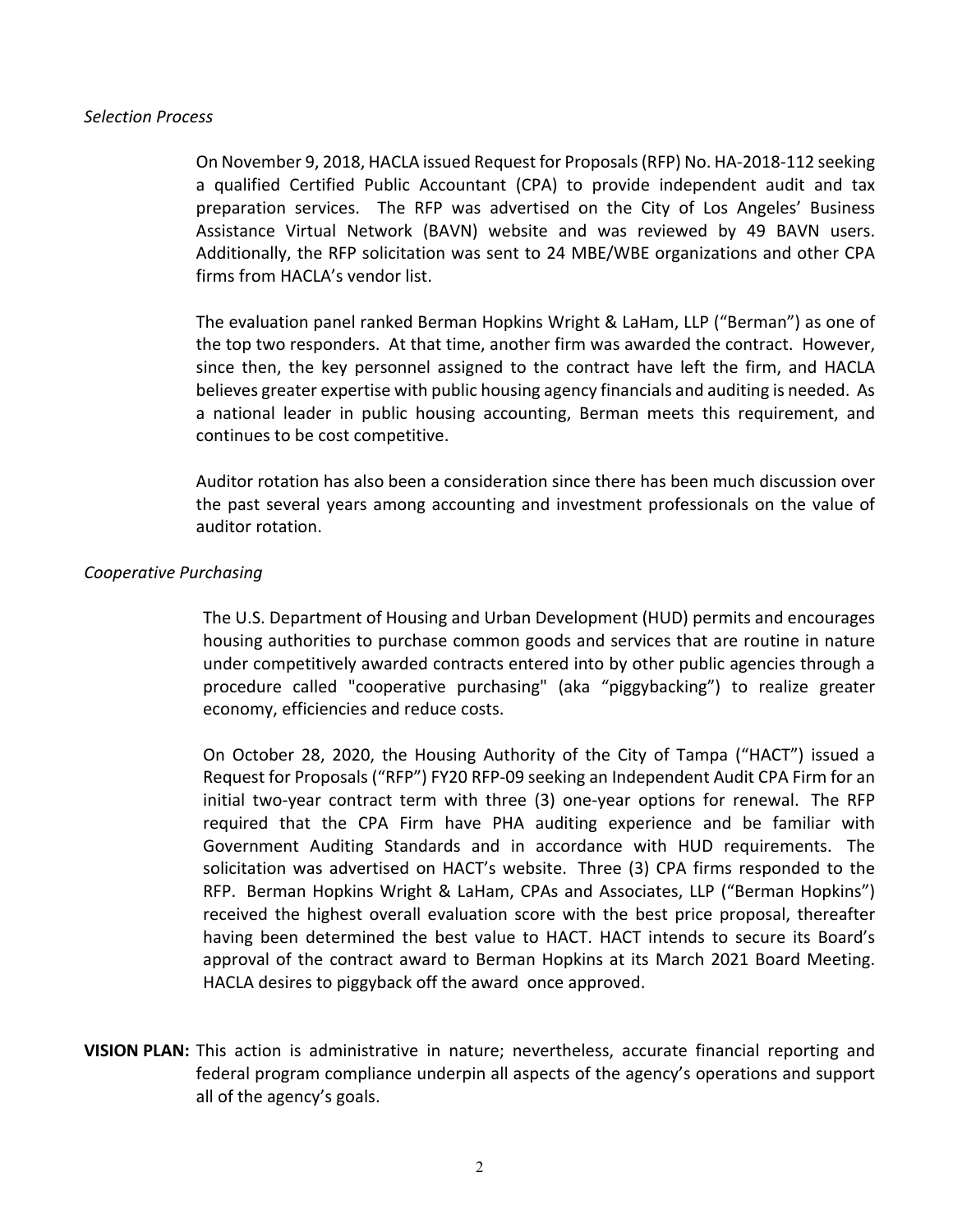**FUNDING**: *Source of Funds*: Audit services meet the regulatory or borrowing requirements of most HACLA programs and will therefore be funded through operating revenues from various programs.

> *Budget and Program Impact*: Over the five‐year term, the total anticipated costs are \$1,900,000. Funds are available and included in the 2021 operating budgets of each program and will be budgeted as needed in subsequent years.

| 5-Year Contract - \$1.9 Million |                                   |         |         |         |         |         |
|---------------------------------|-----------------------------------|---------|---------|---------|---------|---------|
|                                 |                                   | 2021    | 2022    | 2023    | 2024    | 2025    |
| <b>AUDITED FINANCIALS</b>       |                                   |         |         |         |         |         |
| 1                               | <b>HACLA Consolidated</b>         | 145,000 | 150,000 | 155,000 | 155,000 | 155,000 |
| 2                               | CalHFA - Reflections Consolidated | 26,000  | 26,500  | 27,000  | 27,500  | 28,000  |
| 3                               | Crescent Court, LP                | 9,000   | 9,500   | 10,000  | 10,500  | 11,000  |
| 4                               | New Vision Assets, Inc.           | 11,000  | 11,550  | 12,000  | 12,000  | 12,000  |
| 5                               | Chase Portfolio                   | 11,000  | 11,550  | 12,000  | 12,000  | 12,000  |
| 6                               | Union Bank Portfolio              | 11,000  | 11,550  | 12,000  | 12,000  | 12,000  |
| 7                               | La Cienega LOMOD                  | 10,000  | 10,500  | 11,000  | 11,500  | 12,000  |
| 8                               | LA LOMOD                          | 10,000  | 10,500  | 11,000  | 11,500  | 12,000  |
| 9                               | Kids Progress, Inc.               | 10,000  | 10,500  | 11,000  | 11,500  | 12,000  |
| <b>HACLA SINGLE AUDIT</b>       |                                   | 90,000  | 94,000  | 98,000  | 98,000  | 98,000  |
| <b>TAX RETURNS</b>              |                                   |         |         |         |         |         |
| $\mathbf{1}$                    | Crescent Court, LP                | 3,000   | 3,150   | 3,300   | 3,465   | 3,600   |
| $\overline{2}$                  | La Cienega LOMOD                  | 3,000   | 3,150   | 3,300   | 3,465   | 3,600   |
| 3                               | LOMOD South                       | 3,000   | 3,150   | 3,300   | 3,465   | 3,600   |
| 4                               | LA LOMOD                          | 3,000   | 3,150   | 3,300   | 3,465   | 3,600   |
| 5.                              | Kids Progress, Inc.               | 3,000   | 3,150   | 3,300   | 3,465   | 3,600   |
| AS NEEDED CONSULTING            |                                   | 12,000  | 13,100  | 9,500   | 11,175  | 8,000   |
|                                 | <b>TOTAL</b>                      | 360,000 | 375,000 | 385,000 | 390,000 | 390,000 |

**SECTION 3:** Berman Hopkins Wright & LaHam, CPAs and Associates, LLP submitted an Economic Opportunity Plan (EOP) in conformity with the requirements of HACLA's Section 3 Guide and Compliance Plan. Hiring is not feasible due to the nature of the work and firm's geographic location. However, the firm committed to providing annual contribution to HACLA's Section 3 Fund to be used for scholarships or other educational purposes.

#### **Attachment**: Resolution